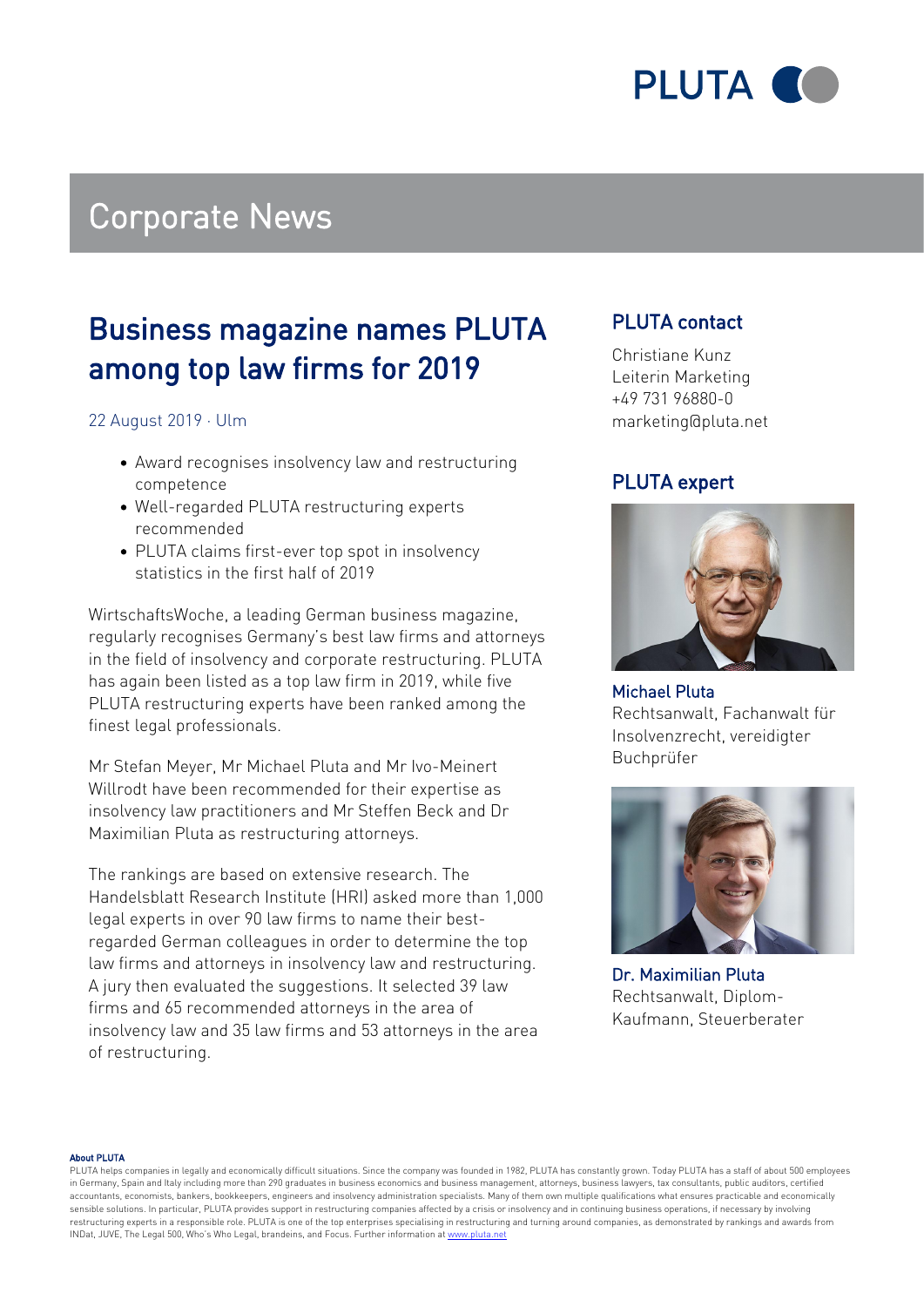

## Corporate News

"This award truly speaks to the quality of our work. As it is decided upon by colleagues in our own industry, we are all the more delighted that our team has done so well," commented Mr Michael Pluta, Managing Director and Founder of PLUTA Rechtsanwalts GmbH.

PLUTA has also been very successful in terms of the number of insolvency cases. The relevant German insolvency portal regularly produces company insolvency statistics for Germany. For the first time ever, PLUTA took top spot in the statistics for the first half of 2019, with 155 opened proceedings. PLUTA also led the rankings in insolvency monitoring, with 16 proceedings.



Steffen Beck Rechtsanwalt, Fachanwalt für Insolvenzrecht



Stefan Meyer Rechtsanwalt, Fachanwalt für Insolvenzrecht



Ivo-Meinert Willrodt Rechtsanwalt, Fachanwalt für

#### About PLUTA

PLUTA helps companies in legally and economically difficult situations. Since the company was founded in 1982, PLUTA has constantly grown. Today PLUTA has a staff of about 500 employees in Germany, Spain and Italy including more than 290 graduates in business economics and business management, attorneys, business lawyers, tax consultants, public auditors, certified accountants, economists, bankers, bookkeepers, engineers and insolvency administration specialists. Many of them own multiple qualifications what ensures practicable and economically sensible solutions. In particular, PLUTA provides support in restructuring companies affected by a crisis or insolvency and in continuing business operations, if necessary by involving restructuring experts in a responsible role. PLUTA is one of the top enterprises specialising in restructuring and turning around companies, as demonstrated by rankings and awards from INDat, JUVE, The Legal 500, Who's Who Legal, brandeins, and Focus. Further information at [www.pluta.net](https:/www.pluta.net/en)